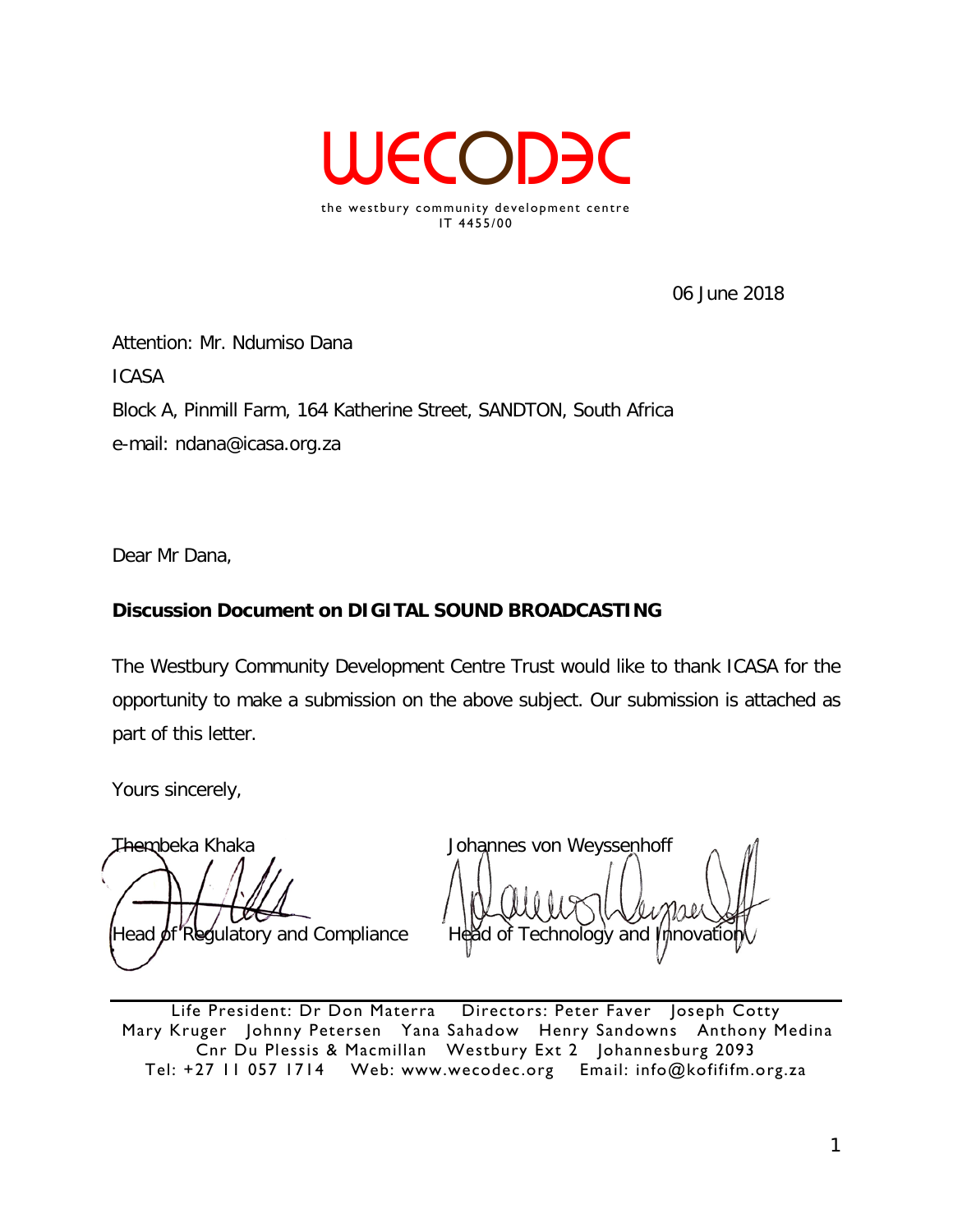**Westbury Community Development Centre Trust (WECODEC)**

**SUBMISSION to The Independent Communications Authority of South Africa**

**ON**

**Discussion Document on Digital Sound Broadcasting**

**June 2018**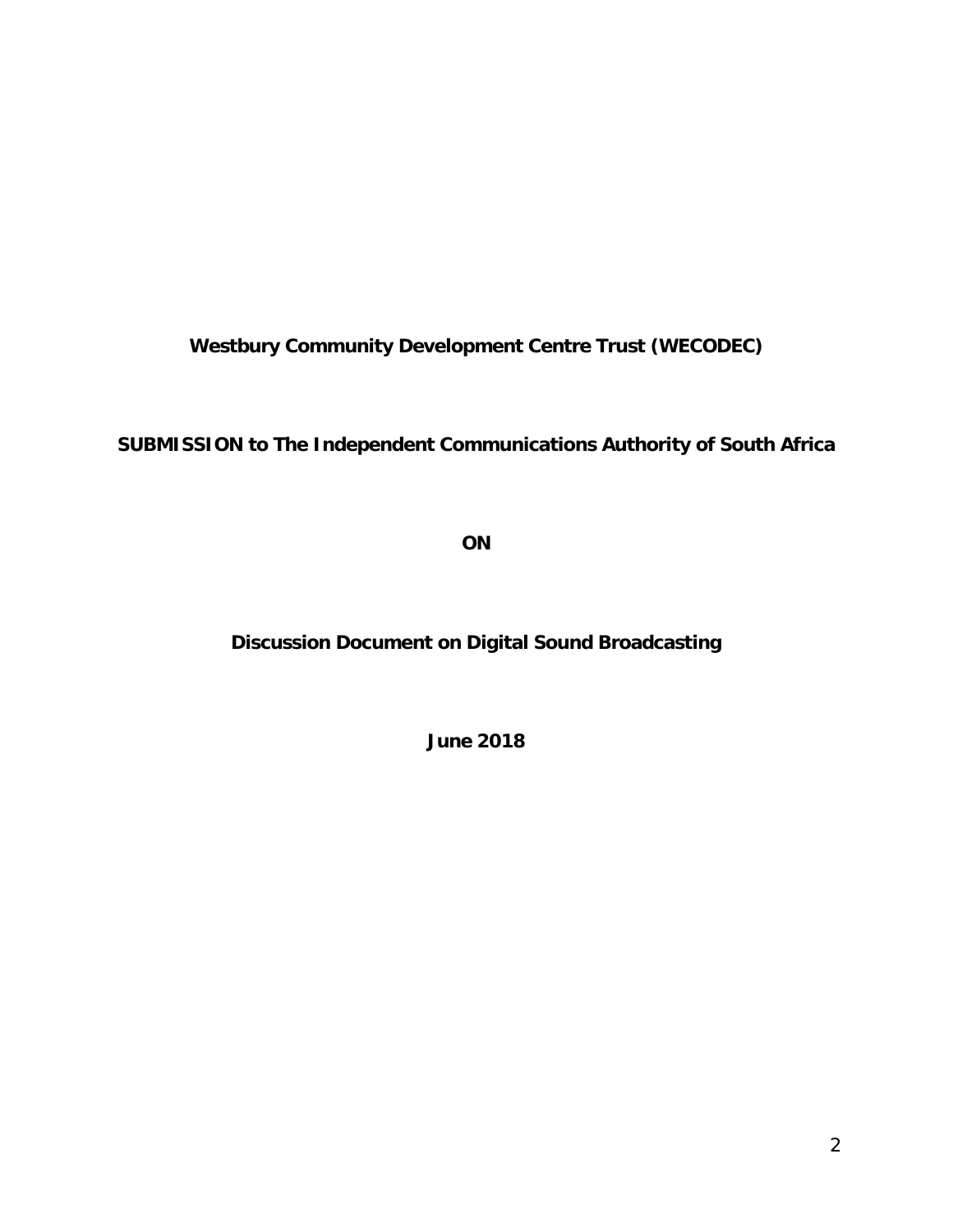## **1. Background**

WECODEC is the license holder of Kofifi FM 97.2, a licensed community radio station, located in Wetsbury and servicing our communities in Westbury, Sophiatown, and other western and southern areas of Johannesburg, reaching an audience of up to 200,000 listeners. Kofifi FM 97.2 has been in operation since October 2012.

To empower our community and other previously disadvantaged South Africans, WECODEC aims to develop and promote innovative technologies that can serve the whole country to uplift communities, create jobs, improve education and help fighting poverty. For this purpose, WECODEC is involved in the evaluation of digital radio and television technologies and builds part of the technical environment around WECODEC.

The Discussion Document on Digital Sound Broadcasting Services of 2018 addresses various matters that we believe we can make constructive contributions to. Therefore, we are delighted to use this opportunity to respond.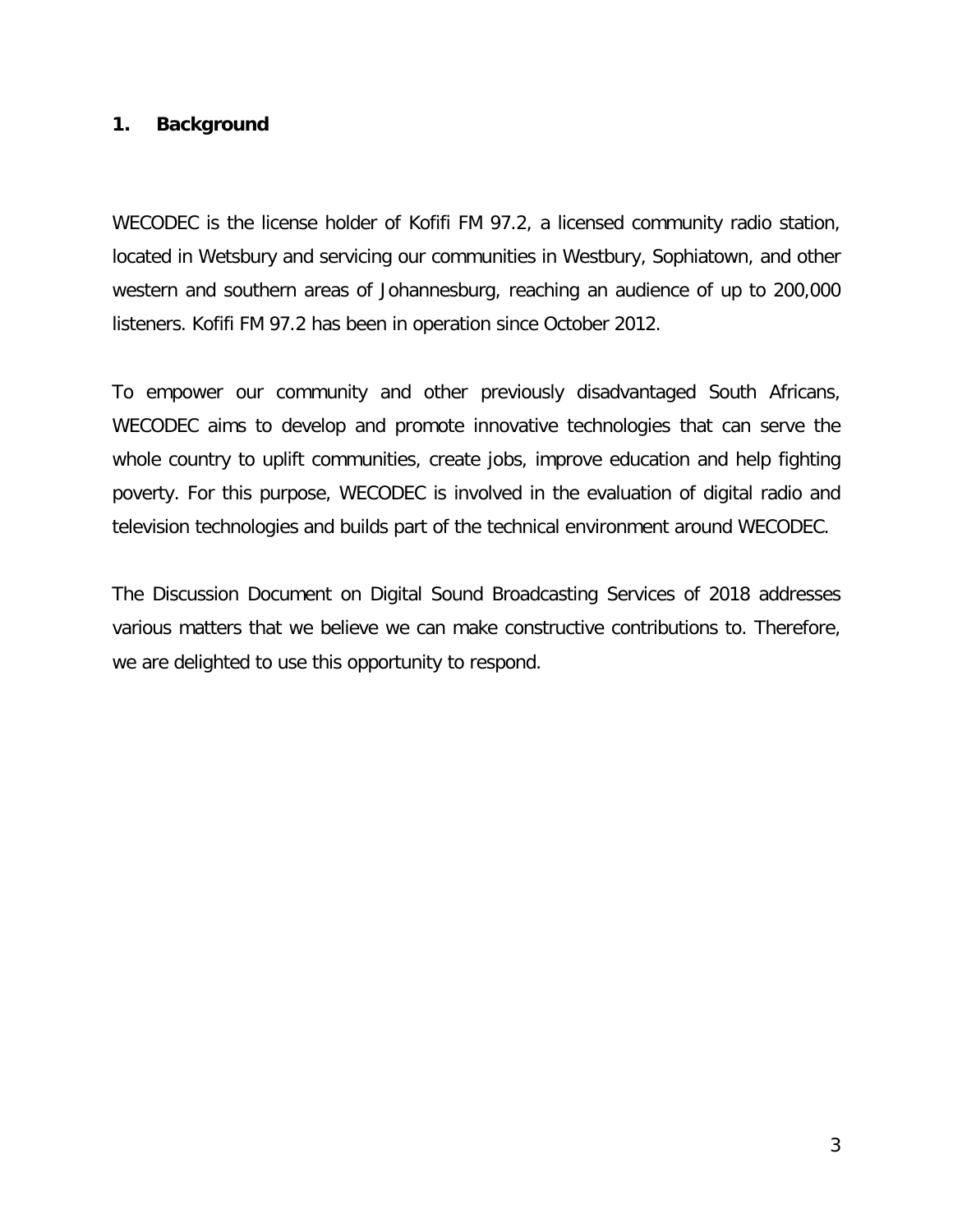## **2. WECODEC Response to the Discussion Document.**

Page 6:

1. Introduction and Purpose

1.2, 1.3 (explaining GE-06), also 3.1.1 and 4.1, 4.4.1(a) etc.

**The author of the document stresses on many occasions throughout the document that South Africa is "bound by" and "a signatory to" etc. the GE-06 Plan which leaves an impression that the 13-year-old outcome of this conference was irrefutable and unmovable. In reality, at the time when this conference took place, most countries were not even aware of the main purpose of the digital migration in the future: to unlock spectrum for the digital dividend.**

**In the following years there have been several follow-up conferences and resolutions worldwide including South Africa that already reversed large portions of the GE-06 resolutions in favor of releasing spectrum that is desperately needed to bridge the digital divide and provide universal access to ICT services to the disadvantaged communities. This has become a major part of South Africa's National Development Plan (NDP) and the recently published ICT Policy and, surely, is more relevant than a technical guidance that was elaborated in Europe almost 15 years ago.**

**Meanwhile not only the demand and purpose for usage of spectrum has changed – also technologies have progressed so that the then-relevant DTT technology has already been replaced already a while ago. Therefore, we would like to point out that spectrum plans and associated technologies from that time must not be considered unchangeable.**

**But we absolutely agree with the statement that one of the main purposes of this document is to "improve radio frequency spectrum efficiency and management" which is also one of our major concerns.**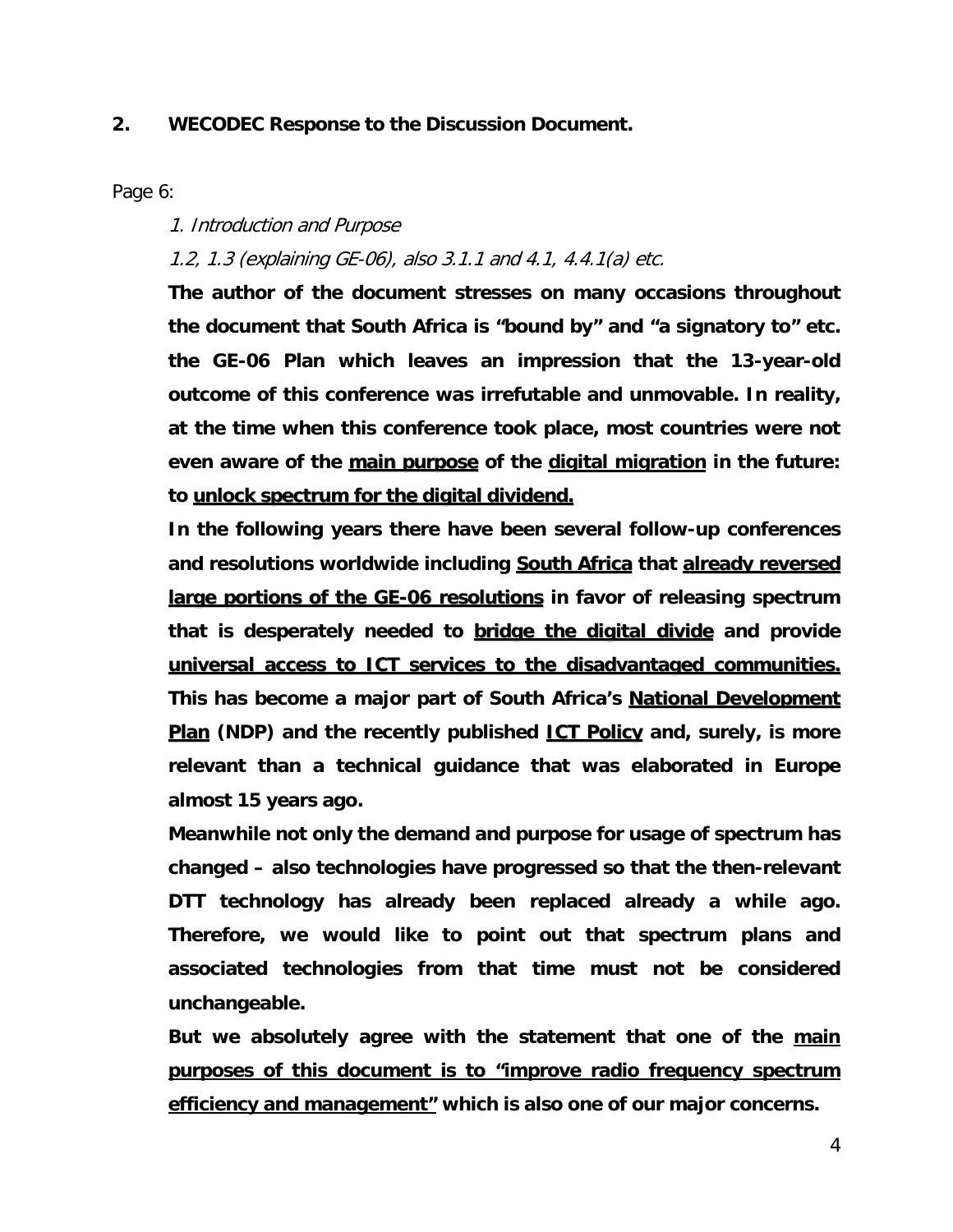Page 8

Question 1: Is there a need for the introduction of DSB technologies in South Africa? Motivate your answer?

Answer: **Yes, there is, for various reasons:**

- **South Africa, like most emerging markets, has a high demand of ICT broadband capacity, in order to fulfil its mandate on universal access to information of all citizens – also in rural areas – to bridge the digital divide;**
- **Digital migration of sound broadcasting has a potential of more efficient spectrum utilization and, therefore, supports the concept of more ICT broadband (of course only if applied with this objective); in actual fact digital sound broadcasting makes already available a lot of the advantages of broadband availability.**
- **Until ICT broadband is available offering 100% coverage (this will take many more years, if not decades) DSB can be used as carrier for the distribution of information including e-learning, egovernment, digital employment exchange, environmental/ weather reports for farmers etc., disaster warning at zero charge for the end consumer as unlike broadband DSB is free, using the great benefits of terrestrial, one-to-many distribution;**
- **As long as DSB will be introduced as innovation and avails itself of the latest technology, it has a great potential for job creation, skills development and economic stimulus for a number of industrial sectors with the prospect to even export technology and proudly offer South African products to other markets.**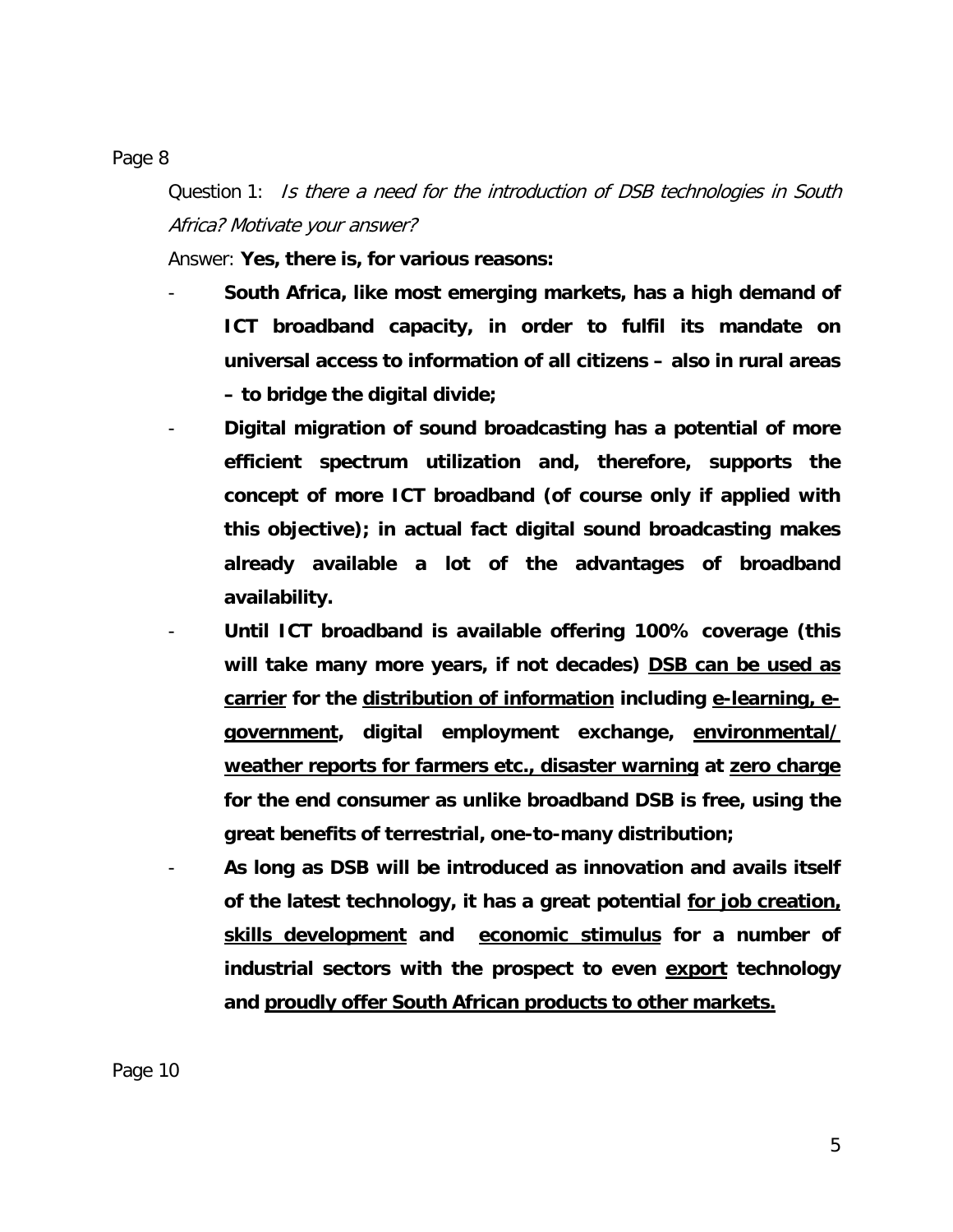2.5. In an effort to examine the potential feasibility and impact of DSB services in South Africa, the Discussion Document will consider the following aspects:

(…)

(c) International agreements that impact DSB with organisations to which South Africa is a signatory, i.e. ITU, ATU and CRASA; as well as DSB Systems on a global level including existing standardisation and frequency bands for DSB;

**In this context we believe that "BRICS" also should be mentioned as an important economic community of countries with similar economic interests and challenges.**

Page 17

3.2 Legislative/Regulatory framework

In an effort to examine the potential feasibility and impact of DSB services in South Africa, the Discussion Document will consider the following aspects:

(…)

3.2.2 DAB is likely to be introduced in Band III after completion of digital migration for television. Ideally, digital audio broadcasting should augment and not replace AM and FM. Channel 11 and 12 (216 – 230 MHz) have been included as allotments in the TBFP, and this is replicated in Annexure A.

**As explained earlier, we believe that South Africa's demand of ICT spectrum with the aim of providing Universal Access and Bridging the Digital Divide are more relevant than the fact that some frequencies have been assigned for a specific purpose many years ago.**

**Another aspect is that, for compatibility purposes, South Africa's 8MHz raster of VHF Band III has been cut into pieces and harmonized only for channels 11A to 12B with the European 7MHz raster. This will leave this broadcast band in some sort of mess, which, of course, did not concern the 2006 planners as long as they could impose their DSB agenda on South Africa and other countries.**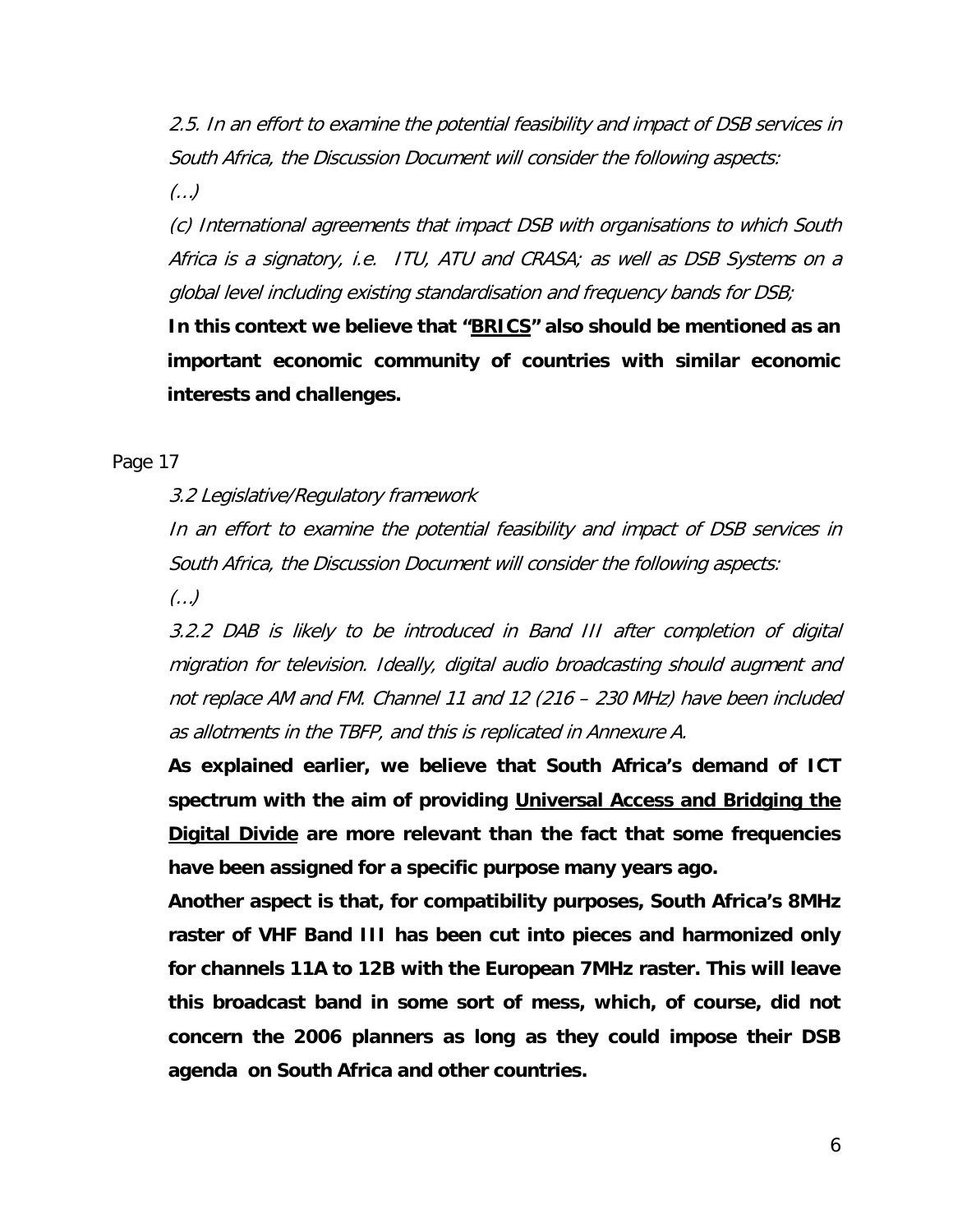**If Band III will soon be needed for other purposes, such as accommodating DTT in order to release more UHF spectrum for ICT broadband, this will be very difficult to implement (we will elaborate on this point later more detailed).**

## Page 12

Question 2

Do you think the list of technical standards to which the DSB equipment must conform are exhaustive? Motivate your response and suggest other equipment technical standards?

Answer: **Currently the above list does not contain any receiver specifications for DRM compatible receivers, so it is definitely not complete. DRM the full ITU and ETSI recommended standard includes all bands and is being referred to as DRM for large coverage (DRM30) and DRM for local coverage (DRM+).There was a motion within TC74B at SABS to review the relevance of standards relating to DSB but it was agreed that any further activity should be done after the publication of a policy directive so that the focus would be on such standards that are part of that policy.**

**For the time being, the "Digital Radio Mondiale (DRM) Minimum Receiver Requirements for DRM Receivers (DRM30 and DRM+)", Version 4.0, 20th April 2017, should be added. It can be found here: [http://www.drm.org/wp-content/uploads/2017/05/MRR\\_v4.0.pdf.](http://www.drm.org/wp-content/uploads/2017/05/MRR_v4.0.pdf)**

Page 16

3.3 Digital Sound Broadcasting Trials

(…)

3.3.8 The Authority granted the Third Trial Licence to WECODEC on 02 February 2017 to trial the DRM+ technology. The main objectives of the trial were to test the co-existence of analogue FM signals together with DRM+ signals in the same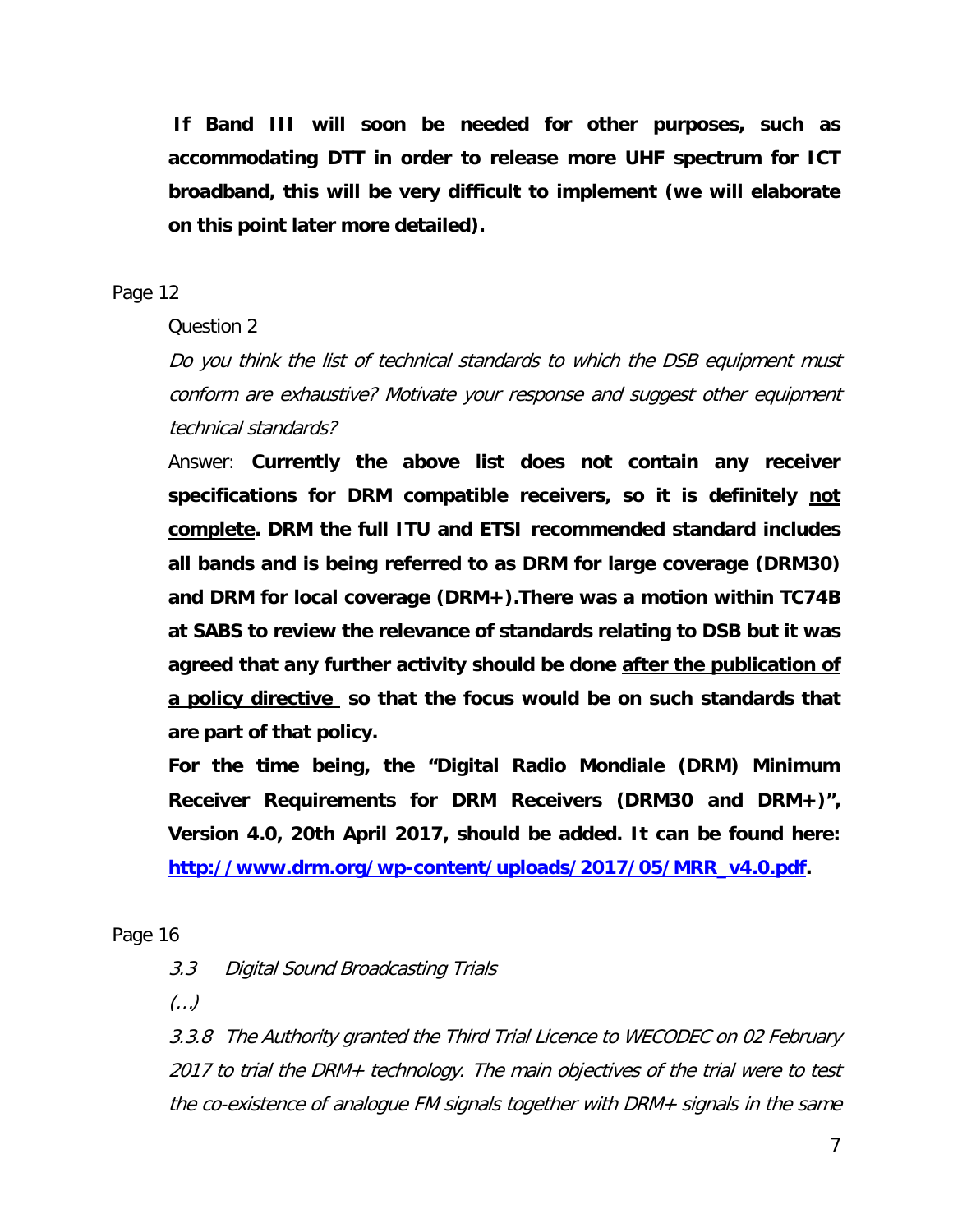FM band (87.5 – 108 MHz), and to test DRM+ in the VHF Band I (47 – 68 MHz) for the community living in the SKA area in the Northern Cape Province. The DRM+ trial results were as follows:

**As this trial was conducted by us, we would like to take advantage of this opportunity to point out the main objectives and outcomes as per our interim as well as now available final report:**

- (a) Already 100kHz separated from the center frequency, the DRM signal was clearly down to  $\langle$ -70dB on both sides;
- (b) With only 250kHz separation to both sides, the DRM transmission caused no visible or audible interference to both adjacent FM channels even when near the DRM transmitter;
- (c) Also, both adjacent high-power FM stations had no impact on the DRM signal, as the DRM signal propagation was always according to field strengths predictions or above and also correlated constantly with an FM audio control signal on a neutral FM frequency;
- (d) Applying these results to Joburg's congested "full" FM Band shows that DRM can immediately provide space for approximately 50 extra radio services within the existing FM Band in Johannesburg, without restacking or changing any of the existing analogue broadcast services in that band (and, accordingly, more services in less congested areas);
- (e) This means that opening up each 1MHz of any FM Spectrum (e.g. in VHF Band I or III) would provide space for 30 additional radio channels plus 10 independent data services such as traffic and weather information; news, health and educational Journaline services, or even basic news and even educational video services based on Diveemo live video DRM application. An extension of the FM Band like in the BRICS partner country Brazil to 75.2MHz would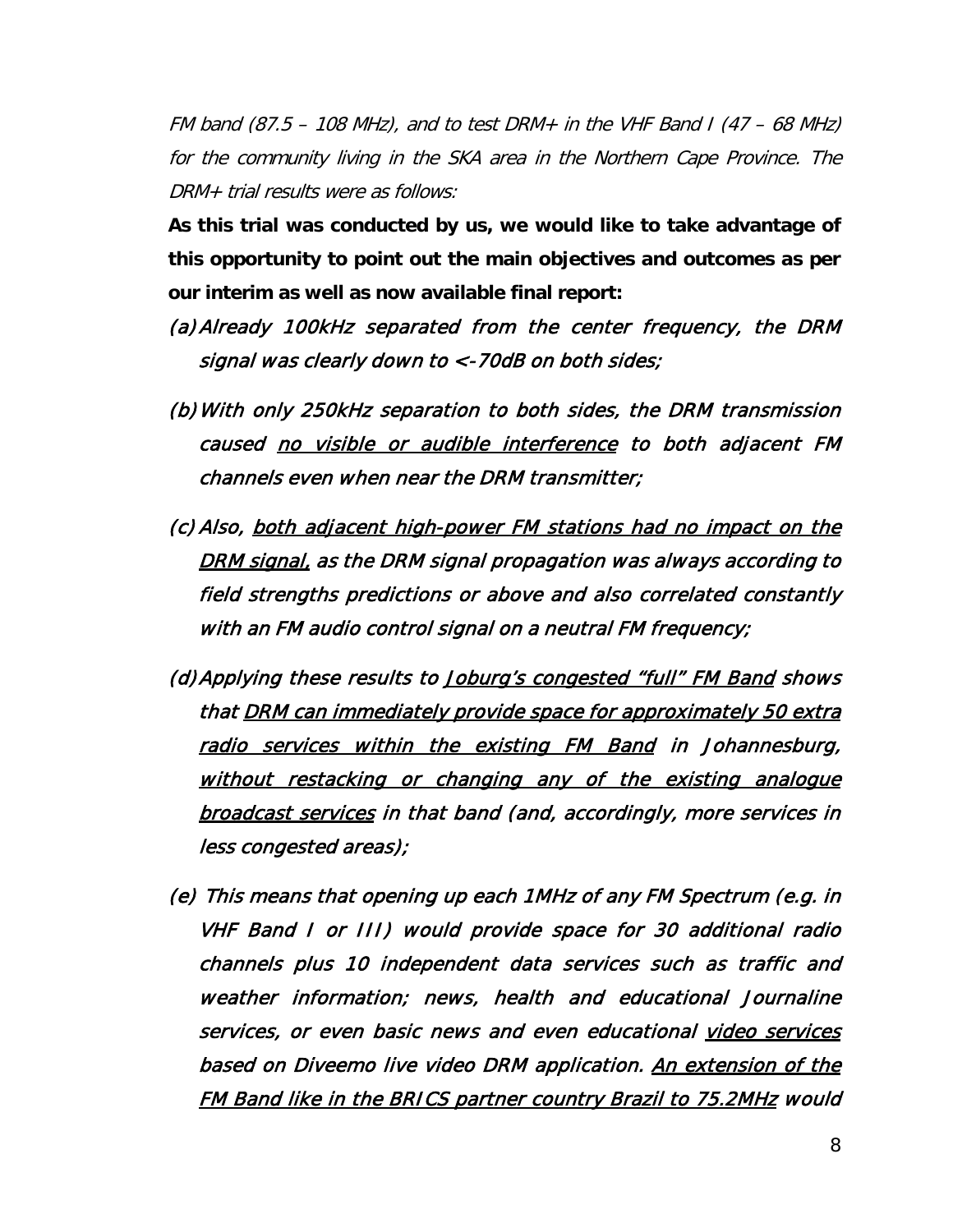accordingly provide space for over 350 additional radio stations – almost the double amount of the DAB+ capacity in a region (referring to footnote 108 of this document) and without touching valuable Band III spectrum.

**To get full Wecodec report please go to: [www.wecodec.org.](http://www.wecodec.org/)**

Page 16

Question 3

In the absence of a policy directive for providing standard for DSB, should the Authority provide licenses for other DSB technologies? Please motivate your answer.

Answer: **A DRM/DAB+ multi-standard policy (just to clarify that DRM is one single standard enjoying the same features and benefits above and below 30 MHz, for large coverage and local coverage too in both DRM30 and DRM+) will be an important instrument for the industry to start implementing DSB – specifically for the receiver rollout. It will support the kick-off of that industry and also give confidence to affiliated sectors such as the automotive industry.** 

**As DRM and DAB/DAB+ technologies were invented by the same engineers, share features and are largely compatible at application level, both being open and organic standards, the industrial development and introduction of DRM/DAB/DAB+ receivers is relatively unproblematic and can be managed by the South African industry, without excessive foreign facilitation. What would be fatal and contra-productive would be the introduction of proprietary standards such as HD-Radio (IBOC) that could cause large market insecurity and lead to endless delays (remembering the lessons learned in DTT). HD/IBOC is not sutiable or recommended in ITU Region I and it does not suit the channelization and frequency management structure for the region.**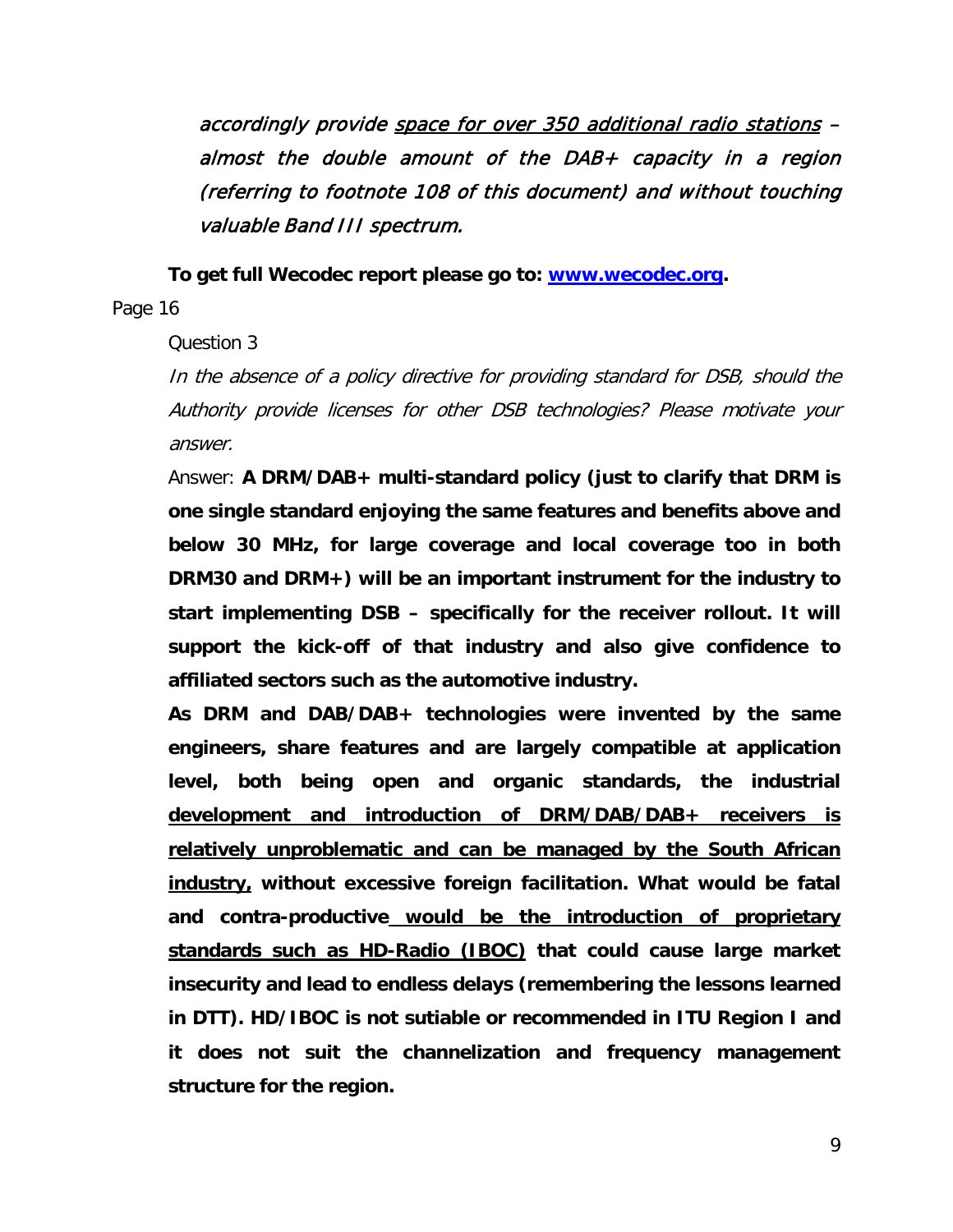**Licenses could , therefore, be provided for DRM and DAB+ with preference, and perhaps prior to a final policy directive, to community radio stations that are ready for a pilot DRM rollout , as they are suffering the most pressure at the moment (you already mentioned the moratorium).The commercial rollout of DSB may require some additional consideration before implementation anyway.**

Page 19-21:

4.5. Digital Sound Broadcasting Systems

(…)

4.5.1 DAB system16 has been developed for satellite and terrestrial broadcasting applications to allow for a common, low-cost receiver to be used. It provides vehicular, portable and fixed reception with low-gain, omni-directional receiver antennas located at 1.5 metres above ground. DAB allows for the complementary use of satellite and terrestrial broadcast transmitters resulting in better spectrum efficiency and higher service availability in all receiving situations.

**DAB satellite was actually only designed for L-Band which has been discontinued by WorldDAB so this feature no longer exists.**

4.5.3 (…) DAB+ is approximately twice as efficient as DAB due to the adoption of the AAC+ audio codec. DAB+ can provide high-quality audio with bit rates as low as 64 Kbit/s. (…).

**At this point, we believe that it should be mentioned that DRM is approximately 4x as efficient as DAB+ due to the adoption of the xHE-AAC+ audio codec, the only digital sound broadcasting system to have done so, aligning itself thus to the mobile industry and its demands DRM can provide high-quality audio with bit rates as low as 16 Kbit/s.**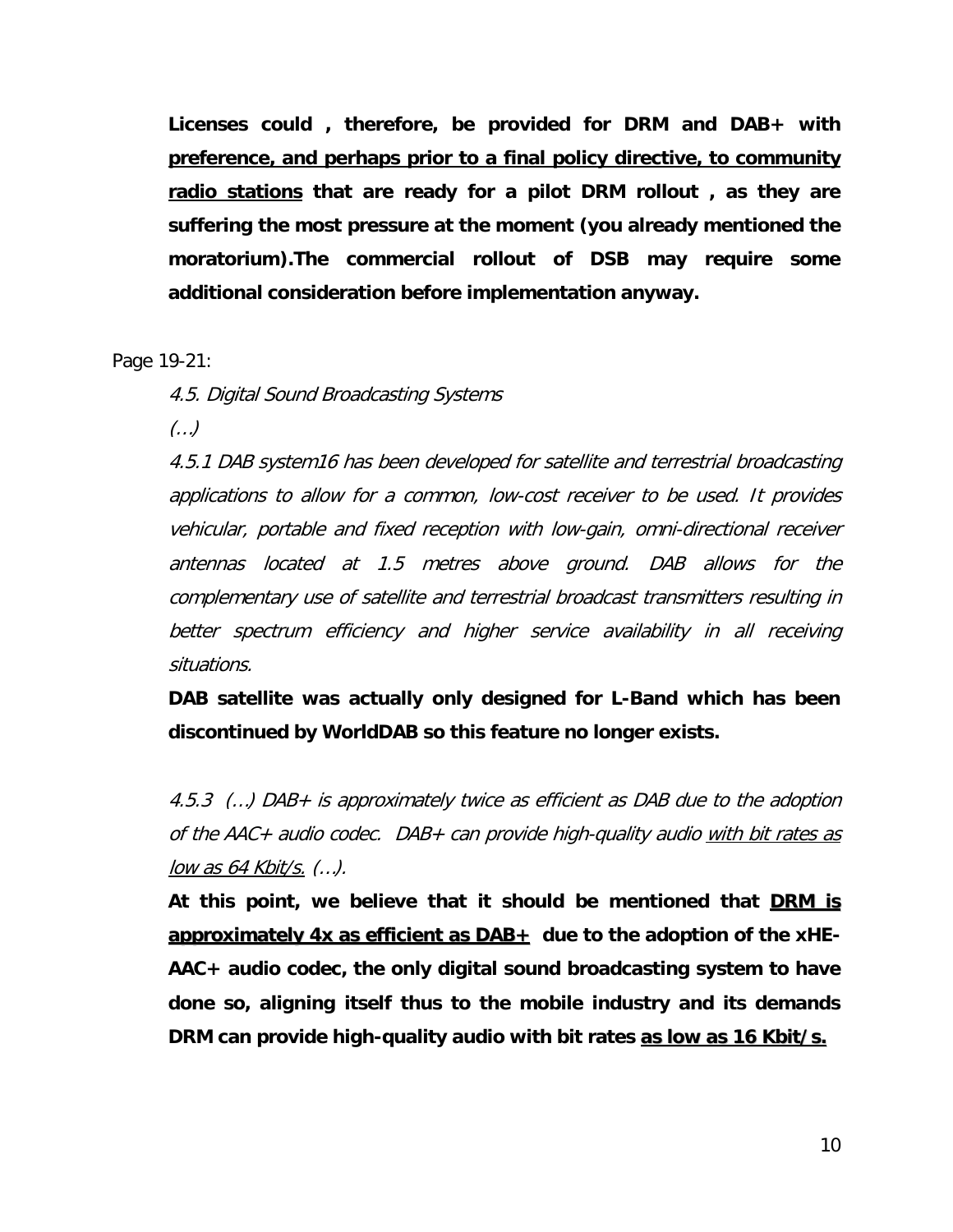4.5.5 DRM+ also known as Mode E system was of official broadcasting standard with the publication of the technical specification by the European Telecommunications Standards Institute on 31 August 2009. This is effectively a new release of the whole DRM spec with the additional mode permitting operation above 30 MHz up to 174 MHz<sup>21</sup>. (...). - Also applicable to 4.5.6

**The quoted source is a private blog of an MBA student and the way it is quoted leaves the impression that DRM+ has a limitation to 174MHz.** 

**In 2011 ITU recommended the extension of DRM to bands I, II and III, beyond 174MHz. Indeed, DRM for local coverage, DRM+ has been successfully tested in all the VHF bands, and this gives the DRM system the widest frequency usage; it can be used in band I, II and III. DRM+ can coexist with DAB in band III but can already be introduced in the band II.. The ITU has published three recommendations on DRM+, known in the documents as Digital System G. This indicates the introduction of the full DRM system (DRM30 and DRM+). ITU-R Rec. BS.1114 is the ITU recommendation for sound broadcasting in the frequency range 30 MHz to 3 GHz (Wikipedia). This means that DRM can be used in the entire VHF Band III which in South Africa goes up to 254MHz (DAB+ ends at 240MHz).**

Page 21

Question 4: South Africa through its international agreements at ITU and SADC level agreed on DAB+ and DRM systems. Please indicate which other digital sound broadcasting technology(ies) if any should be considered for South Africa? Please motivate.

Answer: **Please, no other standards. As mentioned before, DRM and DAB/DAB+ technologies are (largely) compatible at application level, and both are open and organic standards. The industrial development and introduction of DRM/DAB receivers is relatively unproblematic and can be managed by the South African industry without excessive**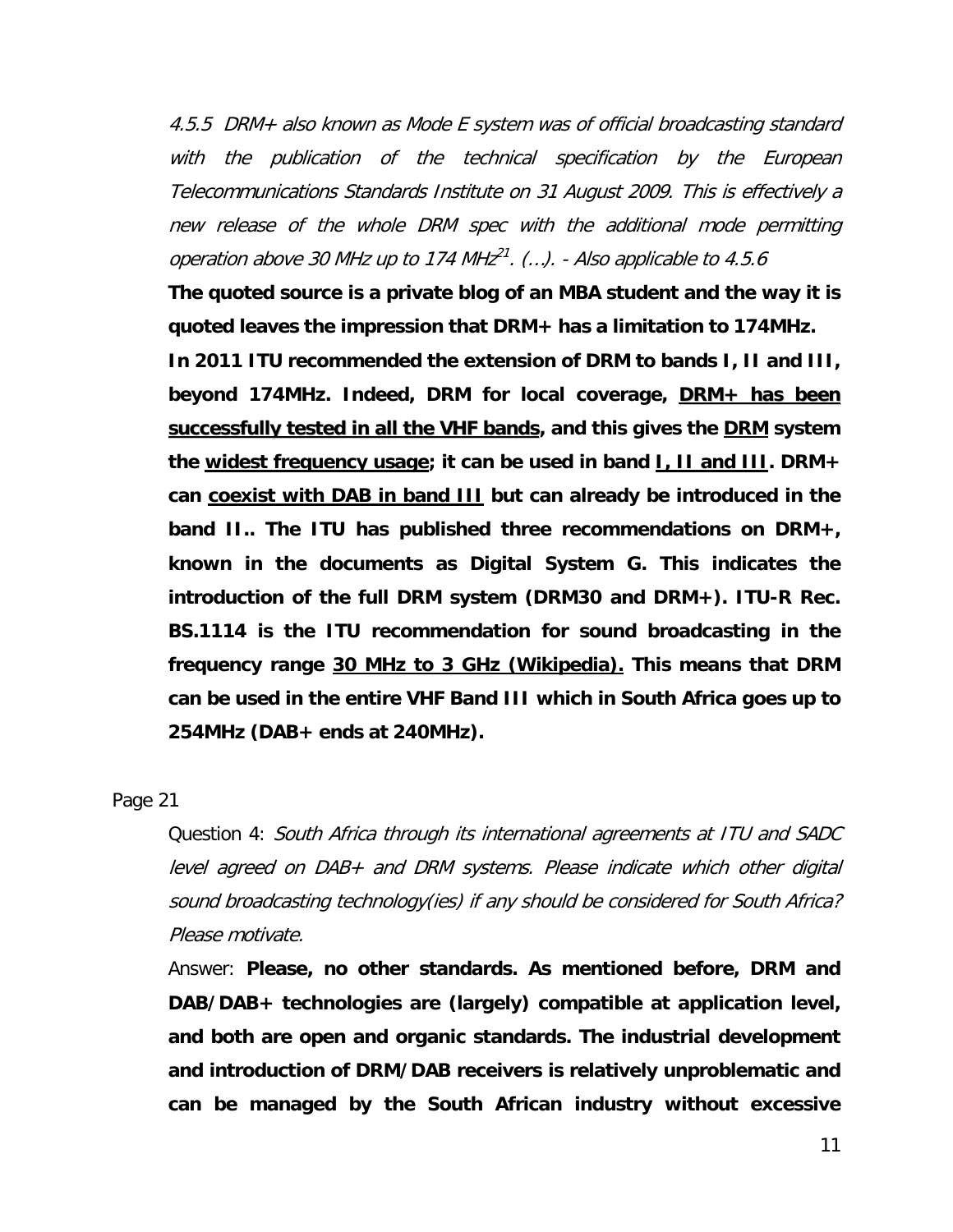**foreign facilitation. Fatal, unadvisable without known costs would be the introduction of proprietary standards such as HD-Radio (IBOC) that could cause large market insecurity and lead to endless delays (remember the lessons learned in DTT). Apart from this, HD-Radio (IBOC) is not compatible with the spectrum in ITU Region 1 and is not recommended officially for Region I, a decision that has been voted on by ITU member countries, including South Africa.**

**The Chinese CDR or Russian RAVIS are only national initiatives of individual countries with uncertain future of development and deployment, and ISDB-T is a television and not a radio standard.**

**If considering a Digital Television Standard for DBS, we wonder why DVB-T2(lite) was not listed or even mentioned in this document, as this should be the first option. However, also with a look at the automotive industry, where DRM/DAB/DAB+ chipsets are now becoming worldwide standards, these two standard families are exhaustive and more than able to serve the South African market, so there is no need for additional confusion.**

Page 22

#### Table 3: Comparison of different radio systems

**L-Band: Discontinued for DAB+ by WorldDAB (WECODEC has demonstrated that the L-Band should rather be used for digital community television).**

Page 24

Question 5: To use the spectrum efficiently, the digital sound broadcasting network can be planned on a Single Frequency Network. Do you think that it would be applicable for purposes of digital sound broadcasting? Please motivate. Answer: **Surely, SFN should be considered, wherever possible and meaningful. Both the DRM and DAB/DAB+ family are SFN capable – in DRM it has even been implemented over thousands of kilometers in**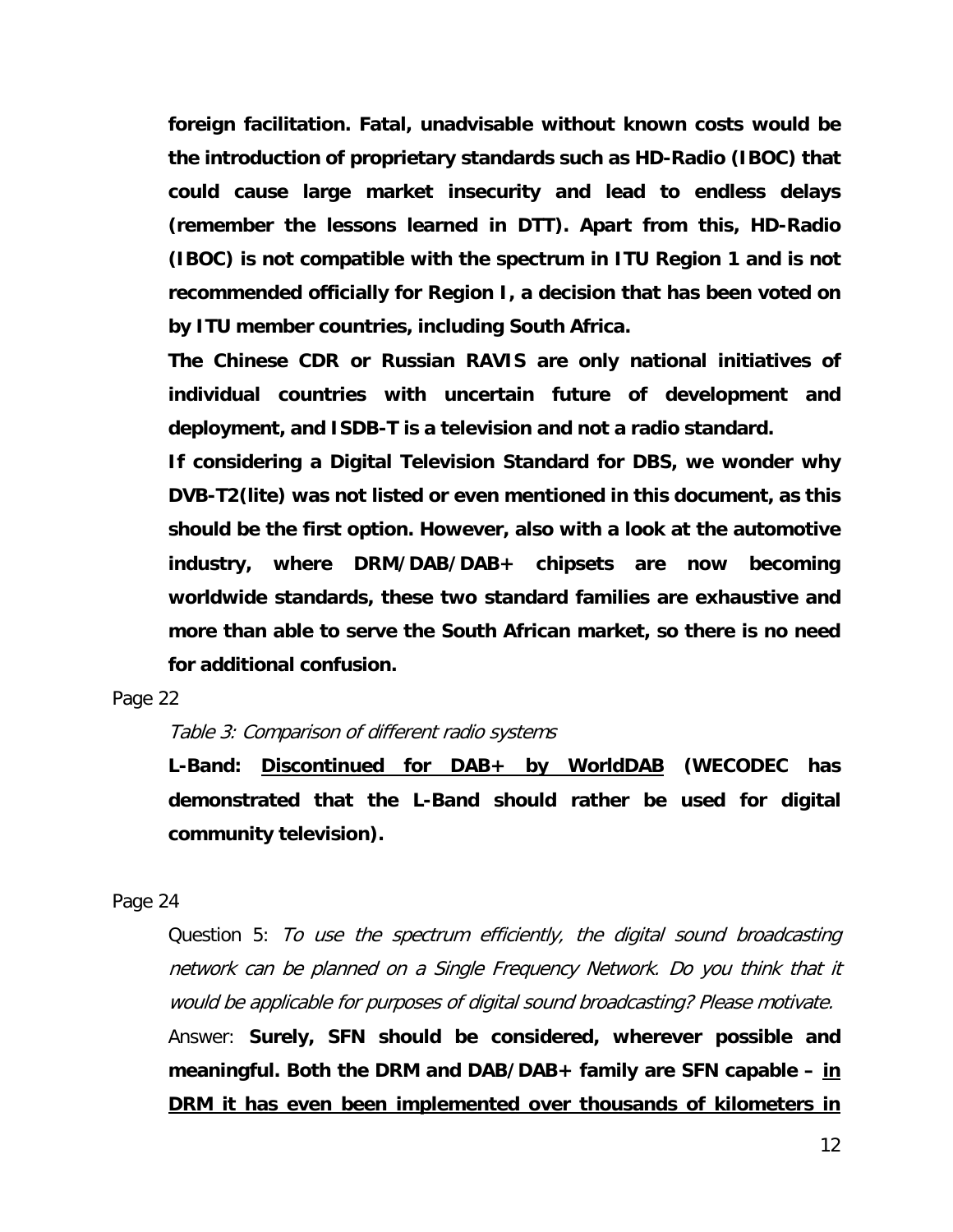**shortwave SFN. However, the requirements on spectrum** are different for different applications**, such as** local coverage for community radio **stations, and if DBS is only deployed in large SFN's, such applications will be compromised. It needs, therefore, to be a "good mix".**

**Another important consideration in this (spectrum) context is the fact that BRICS partner countries like Brazil and even China are considering the extension of their FM Band to frequencies below 87.5MHz. Brazil has concrete plans to go down to 76MHz, China even to 64MHz. A similar approach could help South Africa to utilize spectrum that is not relevant to any ICT broadband requirements and even useful in the SKA area, as it does not fall under the SKA restrictions. Even the smaller Brazil variant of the extension of the FM Band to 75.2MHz would accordingly provide space for over 350 additional radio stations – almost the double amount of the DAB+ capacity in a region (referring to footnote 108 of this document) and without touching Band III spectrum.**

#### Page 24

# Question 6: 6.1 Should the Authority consider one or more mux operator(s) for DSB? Please motivate.

Answer: **The idea of large DBS multiplexes was never an objective when the technology was introduced. When DAB was first deployed, it could only cater for 6-8 radio services per MUX. Only the lack of flexibility to split DAB+ multiplexes into smaller spectrum slices have led to the handicap of mandatory MUX operation in countries where DAB+ is the only broadcast standard. With a combination of DAB+ and DRM, there is now a versatile instrument that allows for large multiplexes (e.g. containing all SABC channels) or individual small multiplexes – even multi-lingual standalone radio stations with extended data services s in self-operation are possible. This is a great opportunity for a**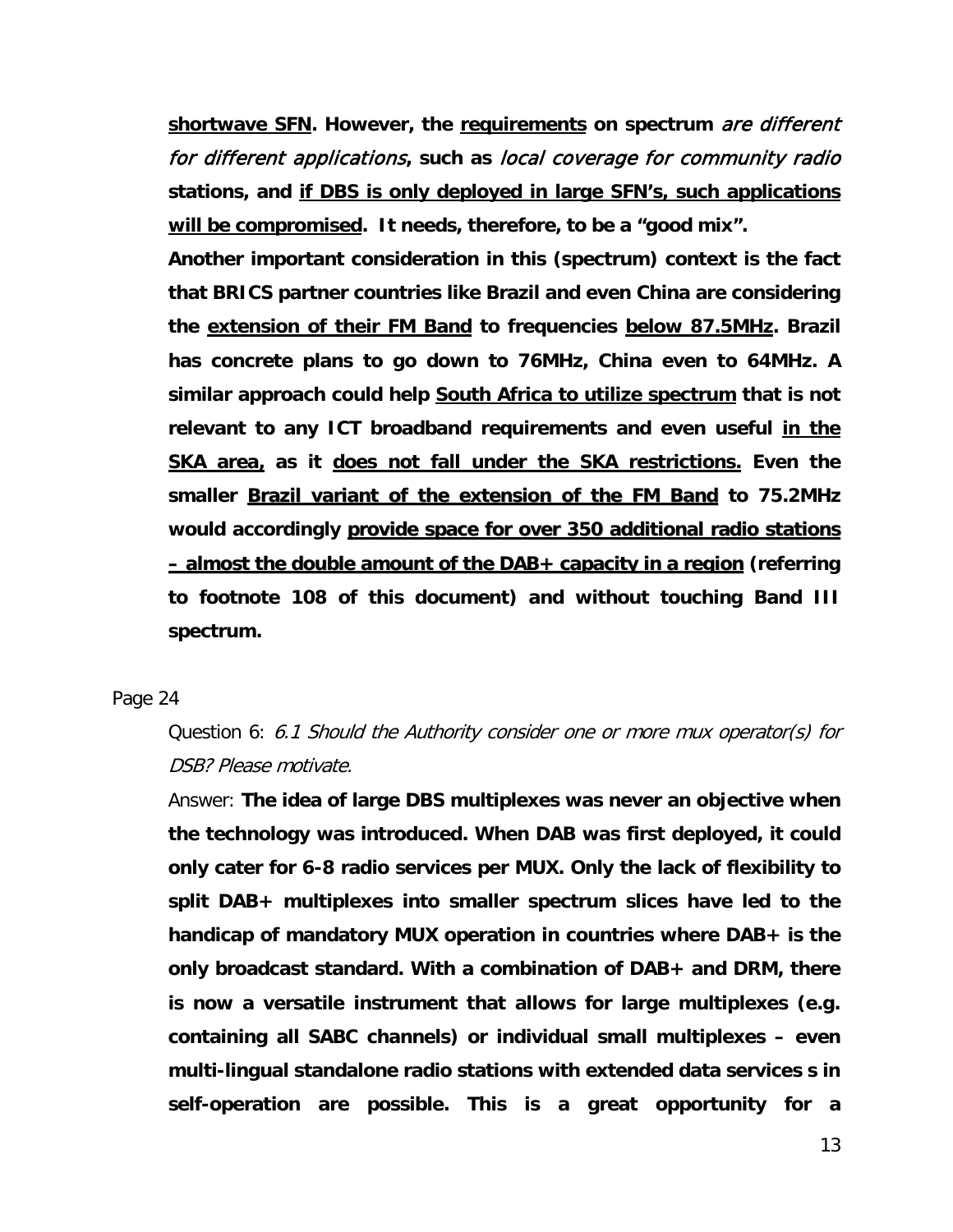**competitive market, self-operation of community radio and new business models, all contributing to job creation and skills development.**

6.2 Would you propose a total switch – off of the traditional analogue AM and FM sound broadcasting? Please motivate.

Answer: **If a switch-off day for analogue radio is considered, it will need many years to prepare. It should only happen if the majority of the population, including and specifically those in rural areas, have access to DSB and it had become part of their daily life.**

**For the time being it should not be a consideration at all as it would only cut off the poorest again. Alternately announcing the digital radio policy for the country and "a launch-date of digital radio" would encourage all stakeholders (broadcasters, industry, the Authority itself etc.) to focus and start working towards this national project.**

#### Page 40

Question 7: Should the Authority adopt the strategy used in other international markets of licensing DSB services in the primary markets first and then a nationwide rollout? Please motivate.

Answer: **Of course, there are many international deployments of DSB which differ from country to country, and the examples given in this document are only a small snapshot (mainly informed by the DAB/DAB+ experience) of what is going on in the world. Apart from the incomplete Australian portrayal, which should mention that DAB+ can only cover 0.4% of Australia's geographic territory and therefore nationwide digital coverage can never be achieved without the introduction of a technology like DRM, there are two other important examples to mention:**

**1. India**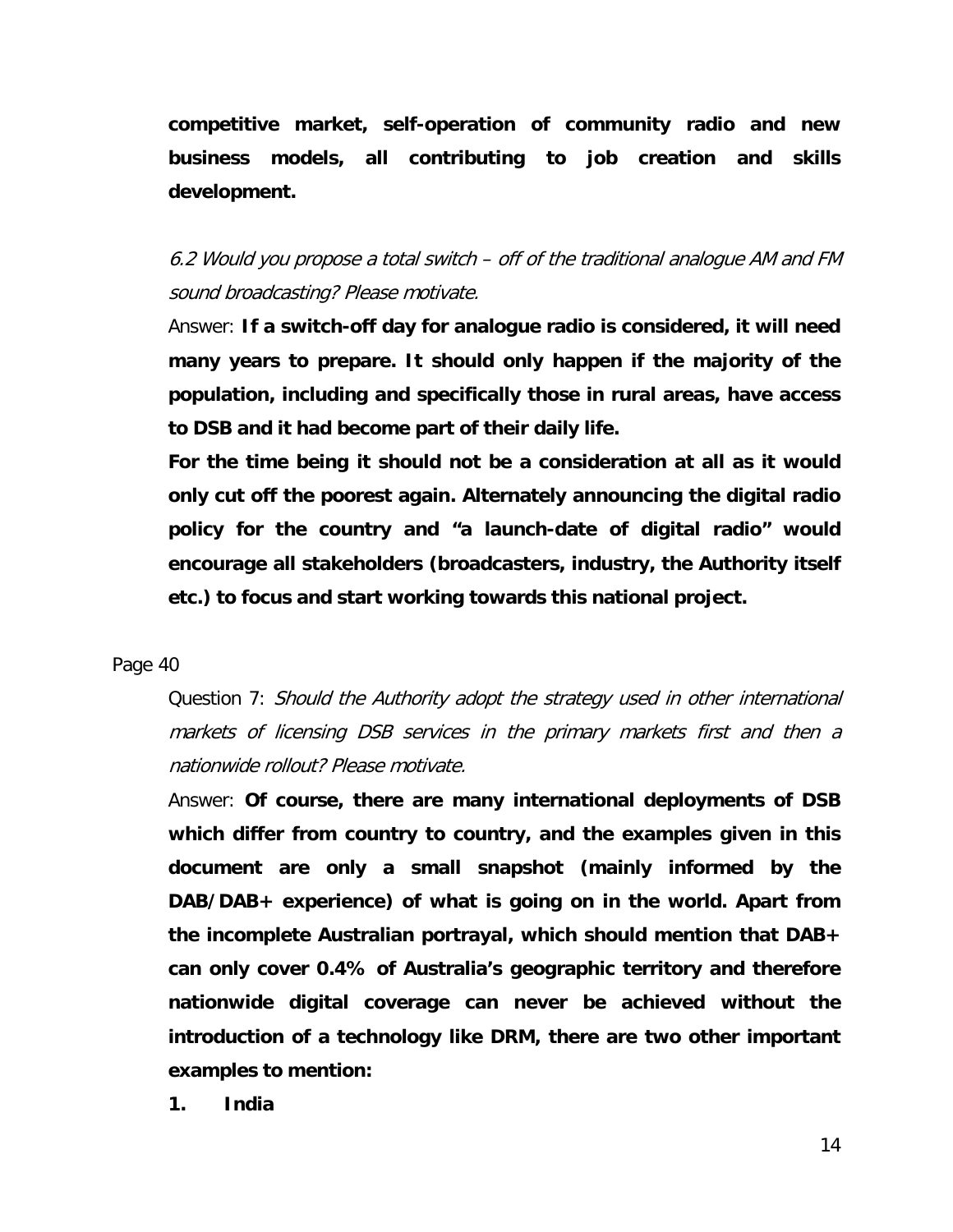**India has the World's second largest population and suffers from the negative effects of the digital divide more than most other economies in the world. 70% of India's population live in rural areas and have almost no universal access to information. The only source of information for almost 500 million Indians is exclusively through listening to AM radio. To efficiently remedy this situation, the National Broadcaster, All India Radio, on decision and financial support from the government started to roll out the world's largest digital radio deployment, now covering up to 0.6 billion Indians with less than 40 DRM transmitters. Meanwhile, all the top car manufacturers in India, including Hyundai, Maruti-Suzuki, Mahindra and Mercedes-Benz have developed DRM capable car entertainment systems for the Indian market. In May the number of cars with line-fit DRM/analogue receivers was nearing one million! The increase in India has been faster and more remarkable than in any European country to date. There are Indian made receivers and about half a dozen solutions of high-end, low-end and SDR receivers aimed at the Indian market alone.**

**There is a lot more to say about India such as it is a very important trading partner for South Africa which would open great opportunities thinking of common markets for DRM receivers etc. also in the light of BRICS. If the authority wishes more information we can provide such.**

**2. Sweden**

**On February 3, 2016 Sweden's parliament has rejected the DAB+ proposal consequent to an overall negative response by relevant authorities, academics, and organizations as well as a critical report on the (former) government's process for a proposed transition to DAB+. Besides many other aspects of why the**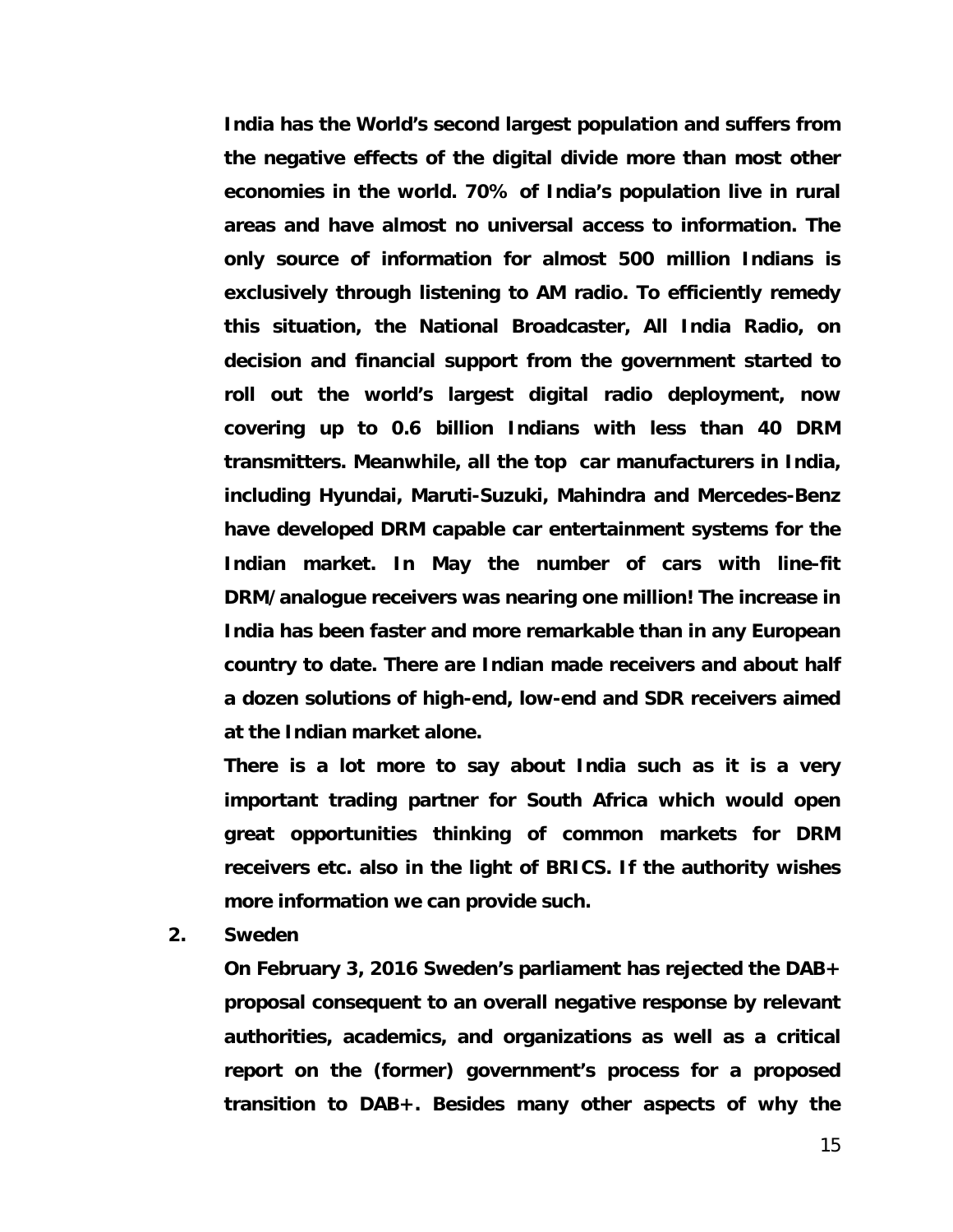**proposal was rejected, we would like to highlight one for our understanding highly critical aspect which significance should not be underestimated. In a document** "The Facts Behind the DAB Radio Failure in Sweden"**, published by the Public Service Council on 07 March 2016 (Rev. 2016-03-23), it says:**

**"In step with increasing mobile broadband demand for space in the UHF band, on frequencies higher than 450MHz, digital terrestrial broadcast television (DVB-T2) will increasingly need relocation back to the VHF band III (174-240MHz). Allotment for DAB (T-DAB) in this band will partly block such future measures". One of the main objectives of this discussion document is to**  establish *"How the implementation of DSB services can improve* radio frequency spectrum efficiency and management**". Other than in most European countries, South Africa will require a lot more frequency spectrum for last mile connectivity, specifically in rural areas, as large scale optic fibre networks in such areas are economically difficult to deploy. Therefore, it is more than likely that in the near future the entire UHF spectrum might be required to provide universal access through ICT broadband capacity throughout the country. In this case it would not be advisable to block Band III with DAB+ as suggested in the above article as it might have to accommodate DTT.**

**This by the way is also the same consideration Finland took in rejecting DAB+ and trying to save space for future DTT needs.**

**Generally speaking, each country has its own challenges; also the time of a deployment is important. 20 years ago, there was no alternative to DAB, a technology that predates the internet. Today the situation is different e.g. as DRM receivers are much easier and cheaper to manufacture than even a few years ago.**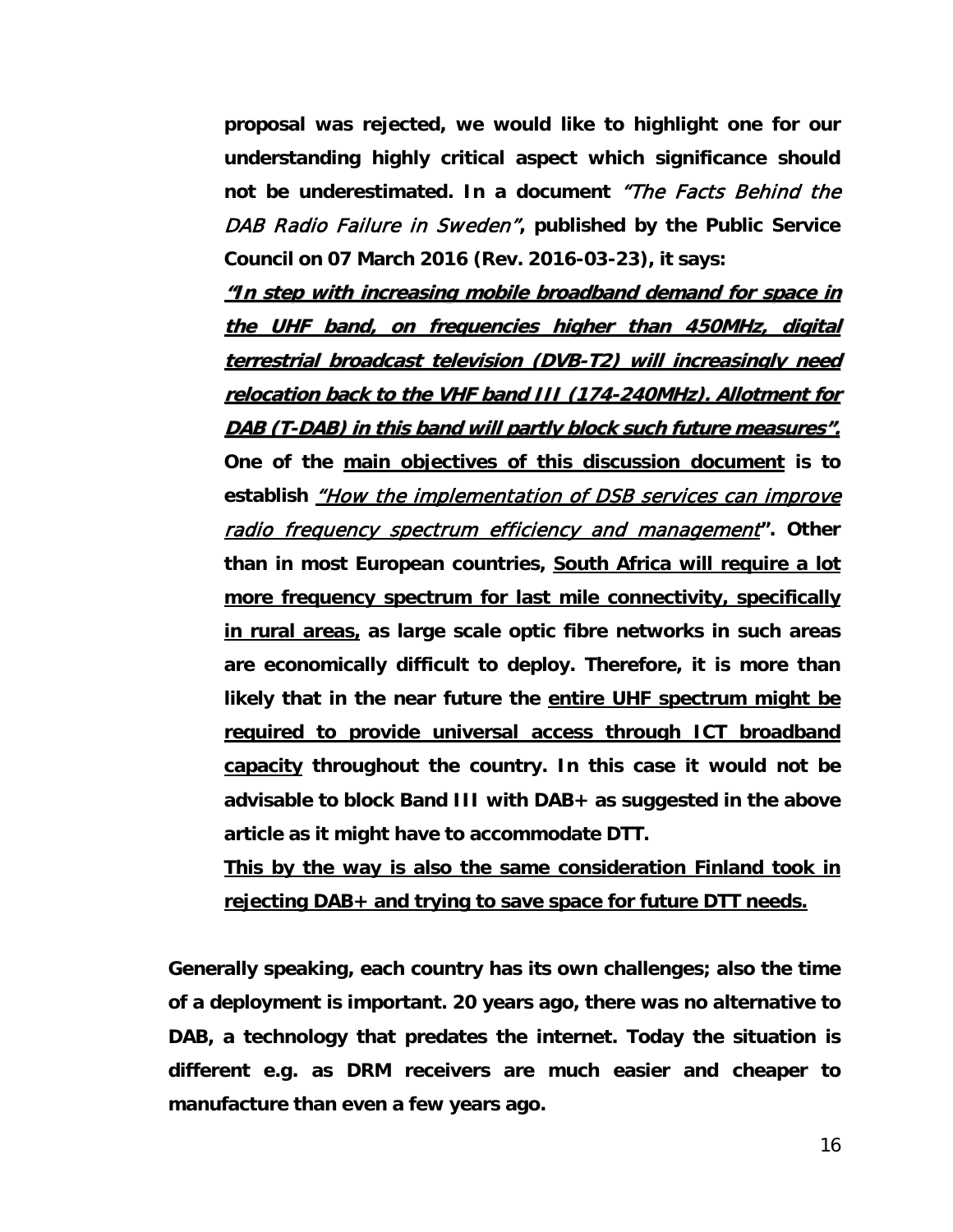Page 47

Question 8: Can the current sound broadcasting market afford new DSB licensees in community, commercial and public service? In your answer, explain your reasons and/or choice for any of your submission.

Answer: **Alone the fact that a moratorium was necessary to make the public understand that there is currently a problem with the availability of frequency spectrum shows that the demand is massive, and the market potential is great, specifically in communities. The matter was largely discussed last year and WEDODEC has also submitted and presented to the matter of Community Media. In summary we believe that community radio and television are great instruments to overcome illiteracy, poverty, crime, drug abuse and many other social and economic challenges, as many examples show.**

**Therefore, our answer is definitely yes: It can afford new licensees, and it will lead to more innovation, job creation and a better lifestyle specifically for the youth and women, as well as new opportunities to address the specific challenges e.g. of the disabled.**

Page 48:

ANNEXURE A: Additional Questions

For Consumers

1.What is your understanding and expectations of digital sound broadcasting?

Answer: **More programmes and choice in different appropriate languages and scripts, better sound, many added value services.**

2. What impact do you think DSB will have on your experience of radio?

Answer: **Perhaps I would listen more often to the radio, use the screen as an information device with free data and spend less time with expensive and data consuming apps.**

3. What concerns do you have regarding the implementation of DSB?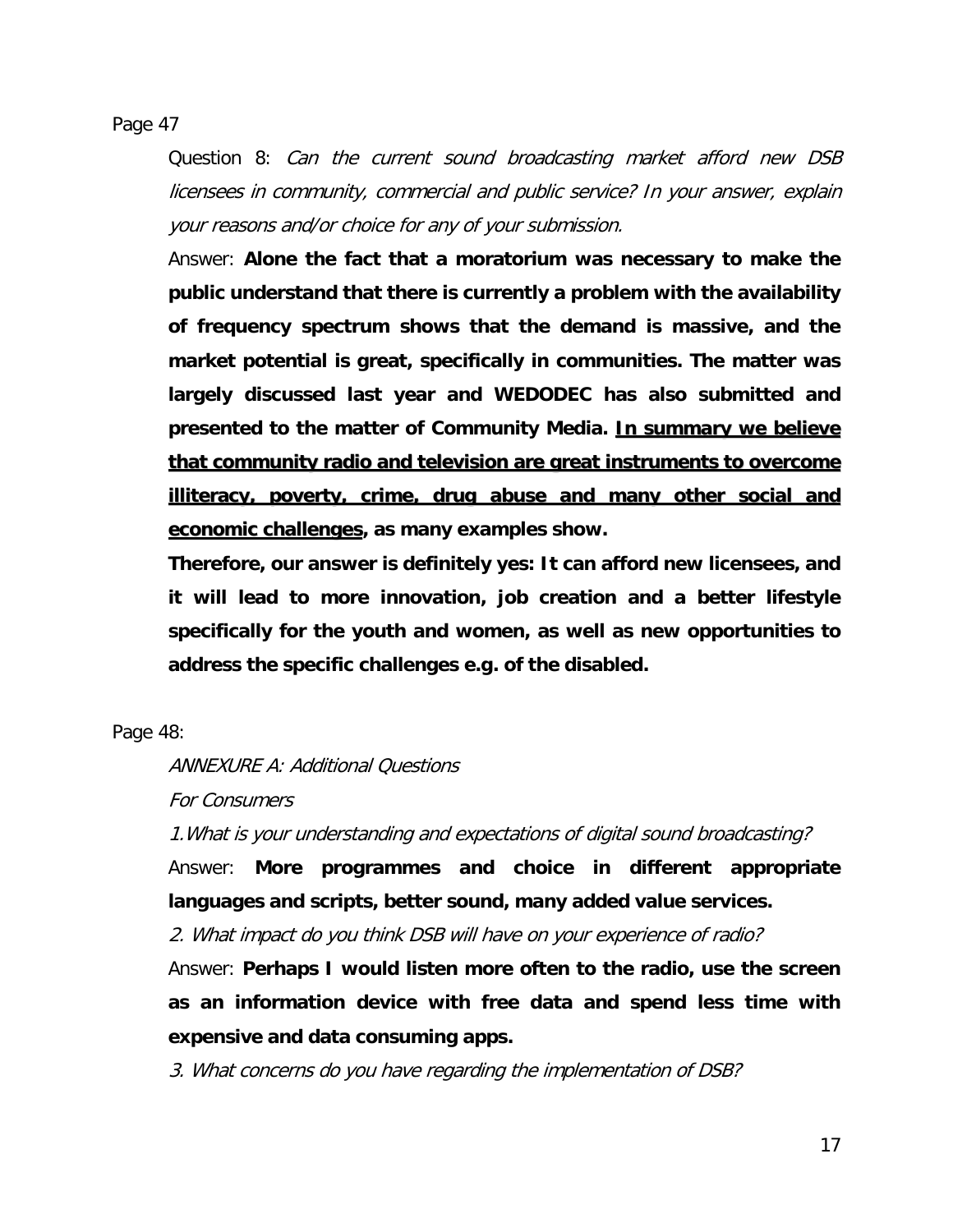Answer: **That the decision will take a long time to be taken and then that the usual monopolists will try to hijack it and take the magic away.**

4. Do you believe that the cost associated with acquiring DSB devices is worth it considering that you already utilize analogue radio?

Answer: **The new receivers are so much more than the current analogue radios. They are a true, modern information point at relatively low cost when compared with other digital devices. I do not believe that in truth it will be more expensive. Considering the savings in data cost when consuming free value-added data services will actually save costs.**

5. What are your expectations from broadcasters and manufacturers?

Answer: **From Broadcasters: To provide exciting content offerings and from manufacturers to come up with innovative Proudly South African products! DRM can support both as it is an open standard and can be adopted, refined, improved and made South African by the many clever, hungry minds of the inventive people in the country.**

6. Do you have any suggestions to provide to the Authority with respect to the implementation and regulation of DSB?

Answer: **Please learn from the DTT disaster. Don't allow lobbyists to delay this great opportunity with their agendas until it is dead and buried. Publish informed policies and regulations in the shortest possible time and allow the industry and the market to prosper.**

7. Please provide the Authority with any further information you deem necessary and asked herein.

Answer: **We have already made a couple of comments above as direct responses throughout the document which you may consider as further information as requested in this question. Any other question you might have will be answered promptly and objectively as we in Wecodec have implemented and experienced the DRM technology in a true South African context.**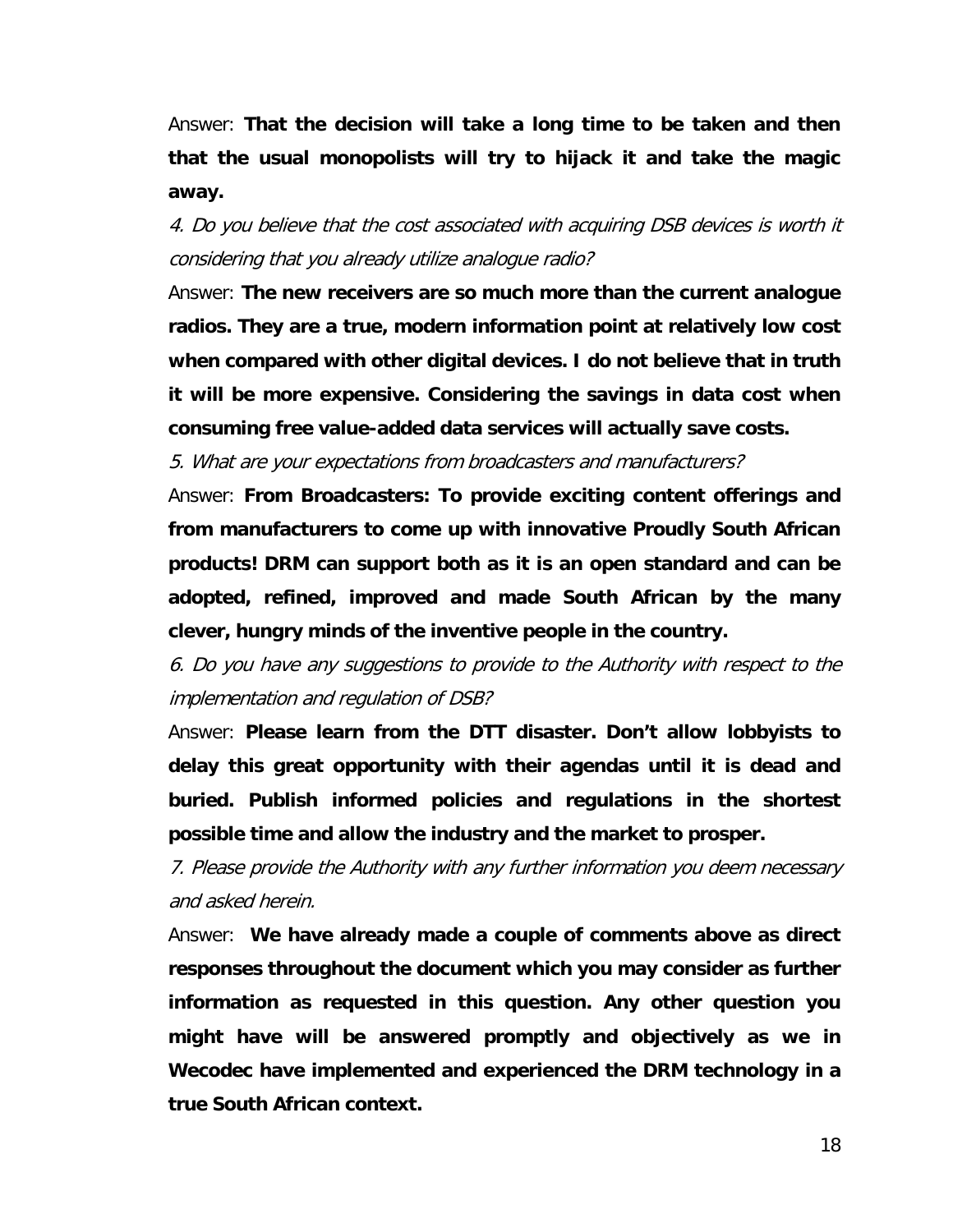# 8. Will you be willing to trade your traditional analogue radio receiver for a digital radio? Motivate your answer.

Answer: **As I would consider every digital radio also having the option to receive analogue radio as well, it can only be a win. Therefore, please make sure that every radio on sale in South Africa will have analogue and digital radio. This is actually true of any digital radio on sale anywhere in the world.**

## For Broadcasters

1. What is your understanding, expectations and concerns as broadcasters with respect to DSB?

Answer: **We understand that DSB offers lots of opportunities for us; we are excited and cannot wait to expand our portfolio with DSB and have absolutely no concerns. This is why we have taken a lot of effort to respond to this document and in return we would appreciate the support and encouragement from the Authority.**

2. How will DSB impact your sound broadcasting services business?

Answer: **First of all, we are a bilingual radio station, as our community members speak mainly English and Afrikaans. DSB will allow us to broadcast in both languages simultaneously instead of sequentially which will be a huge advantage for the station and its listeners. Secondly, as our trial has shown, there is a great interest in innovation in our community so we are looking forward to elaborate on innovative digital value-add services that DSB can provide.**

3. What are the projected financial implications associated with DSB, considering that Digital Terrestrial Television (DTT) is to be implemented prior to DSB?

Answer: **We strongly dispute the statement that DSB must wait for DTT first. This would delay the whole digitization of the country even further. The two processes can run in parallel. As we have learned, there is plenty DSB spectrum available today – for over 250 new radio**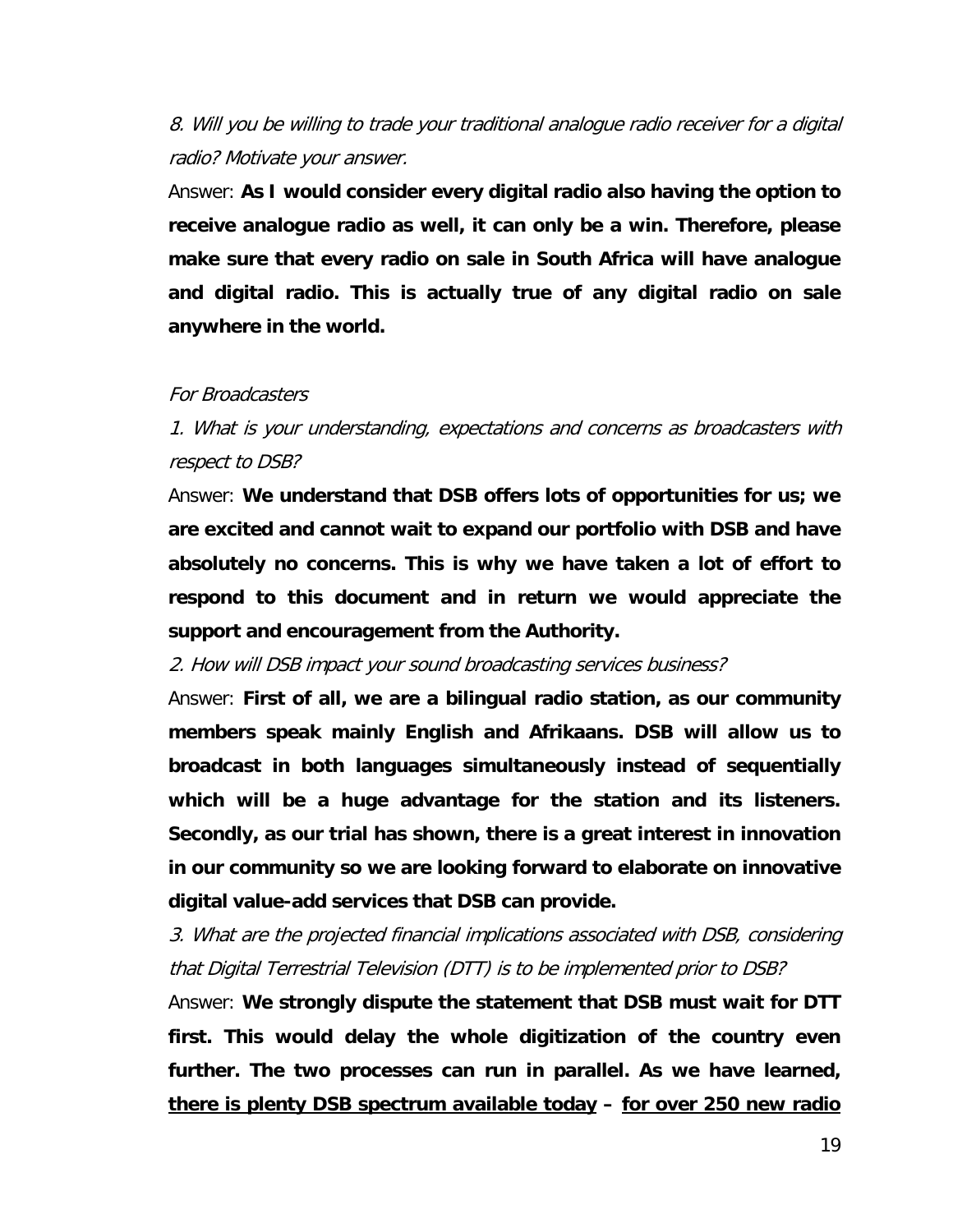**stations in the FM Band gaps, unused spectrum between 240 and 246MHz (previous TV Channel 12, but excluding DAB Channel 13F) and in free spectrum 63-66MHz for DRM in the VHF Bands. Additionally, there is even more spectrum for DRM30 in the short and medium wave bands.**

**We have been lucky enough to test the technology and found that it has actually very little financial implications. Much of the equipment is available in the public domain and operational costs are minimal.**

4. What issues of concern should the Authority be wary of when implementing and planning for the regulation of DSB, with respect to competition, spectrum concerns, financial considerations etc.;

Answer: **As stated before, for DSB, today (not only after DTT) there is plenty of spectrum available to allow for a prospering new media market place around DSB. Market entry barriers should be kept as low as possible to allow new innovative initiatives to make use of this opportunity and not limit the field to the incumbent monopolists.**

5. Do you believe DSB will encourage growth in your business or will it create unnecessary financial pressure on your business?

Answer: **It will definitely grow our business and never create any financial pressure on us. Thanks to DRM this is of course also because we are able to self-provide DSB signal distribution instead of being dependent on a third party, costly multiplex operator.** 

6. Have you conducted research on DSB and the implementation and regulation of same that you can share with the Authority?

Answer: **We have recently submitted our final DRM Trial Report and would like to invite the Authority to diligently peruse it, as well as the quoted sources.**

7. Please provide the Authority with any further information you deem necessary and asked herein.

(Same answer as in section "For Consumers")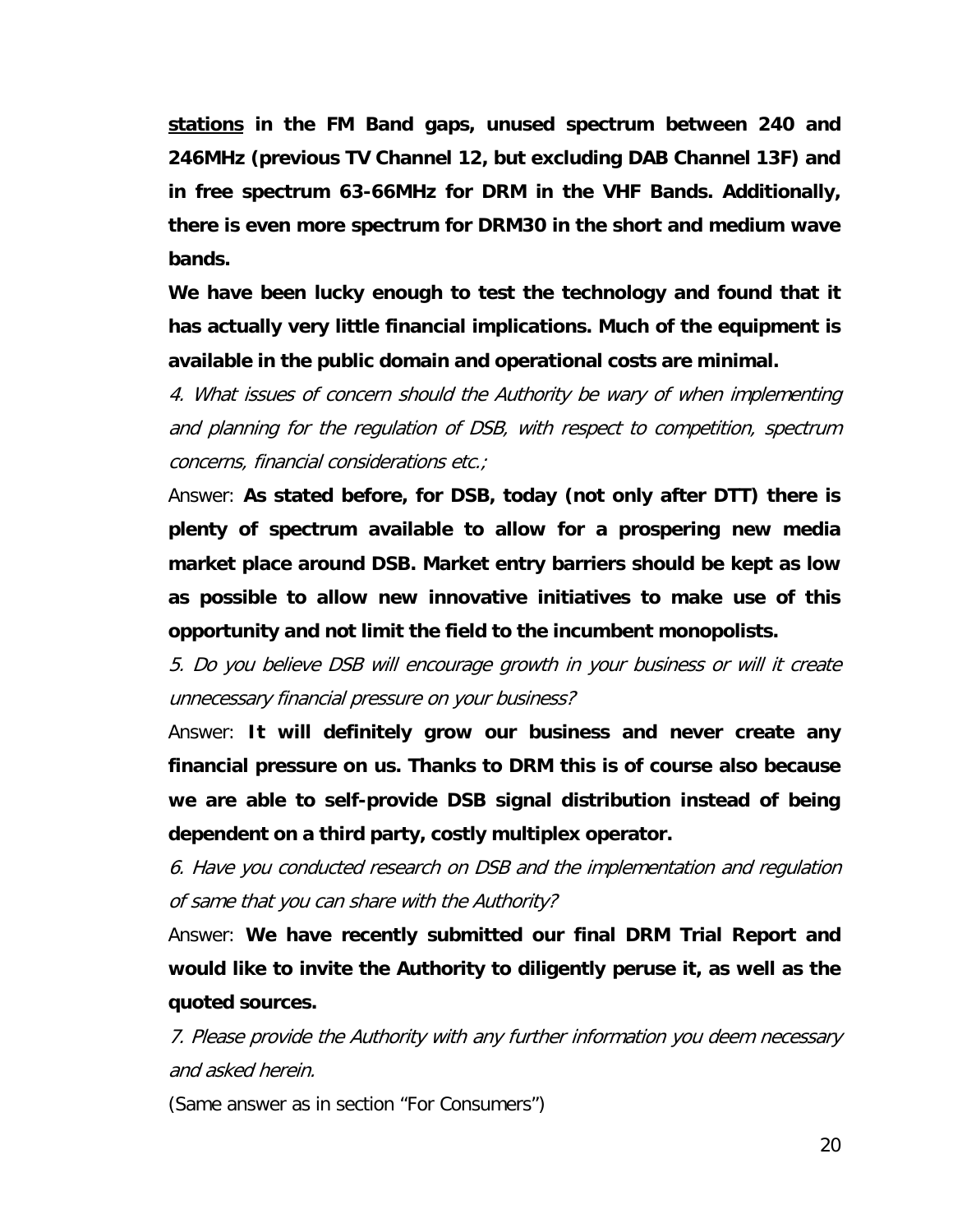8. How would the introduction of digital sound broadcasting benefit the service providers?

Answer: **Speaking of Sentech and alternative signal distributors, DSB is introducing a new digital information platform that will benefit all interested service providers.**

## For Manufacturers

1. What is your understanding of DSB and the impact it will have on your business model and financial projections in South Africa once implemented?

Answer: **As part of our trial, WECODEC has designed and manufactured its own multi-standard DSB receiver capable of receiving DRM (in the AM and VHF Bands) and DAB+ as well as analogue FM and AM. We were surprised how easy it was and are now looking forward for DSB being implemented to start our own community based digital radio manufacturing plant that will help to create sustainable jobs and even license our designs to other potential manufacturers.**

2. What financial, competition, manufacturing etc. challenge do you anticipate having with respect to DSB?

Answer: **We believe that the market potential, specifically with our eyes directed to India where the current market demand is over 100 million DRM receivers, is of such extent that competition will rather be helpful than challenging.**

3. Do you plan on building and manufacturing equipment for DSB in South Africa in partnership with state or regulatorily assigned Broad-Based Black-Economic Empowerment and Historically Disadvantaged Groups?

Answer: **We are already a black and historically disadvantaged community and definitely have plans to create manufacturing facilities. However, we are more than happy to share our experience with other Broad-Based Black-Economic Empowerment and Historically Disadvantaged Groups.**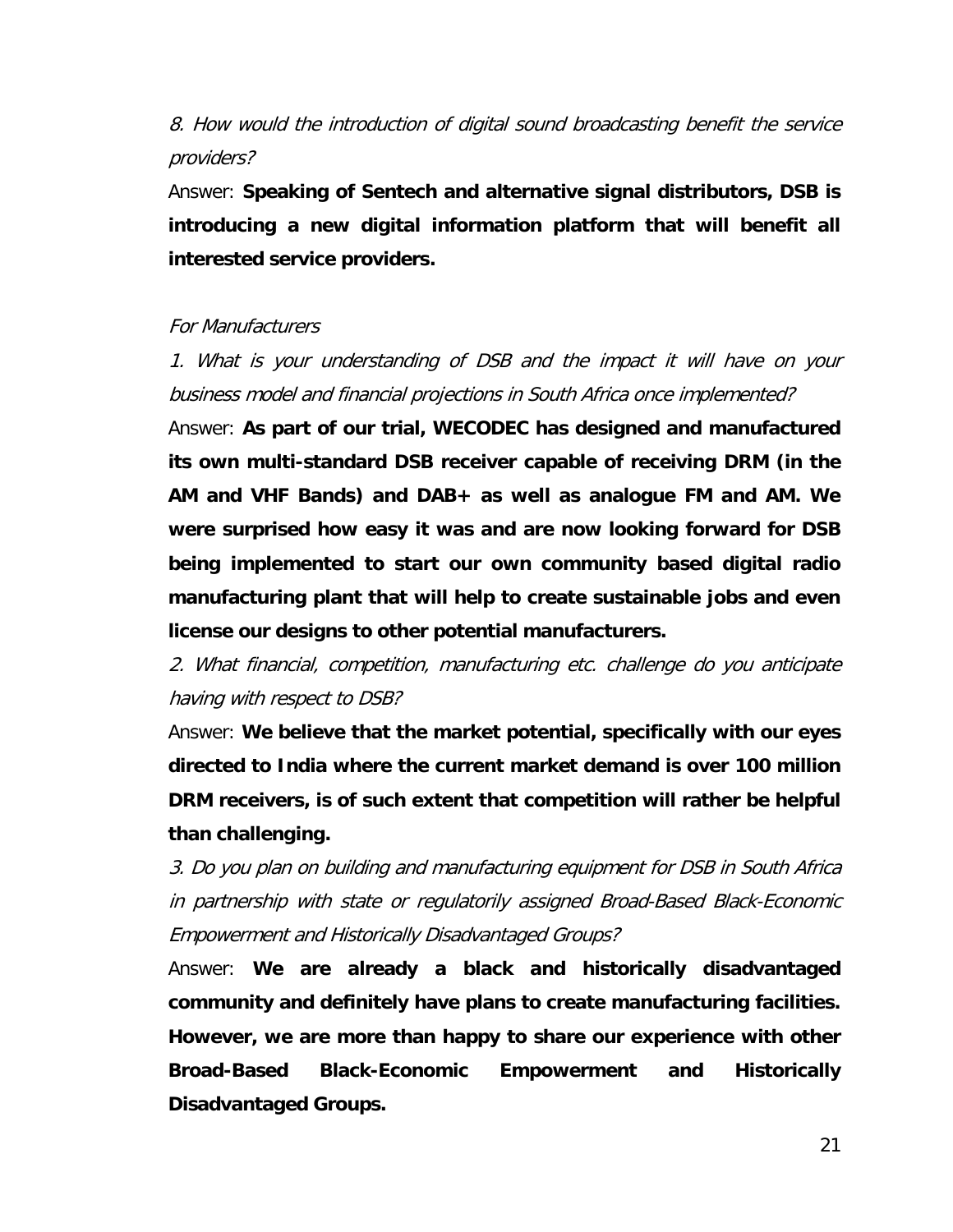4. What is your business plan, if any with respect to preparing yourselves for manufacturing and selling DBS equipment for South African consumers?

Answer: **As long as the Authority considers either a DRM-only or DRM/DAB multi-standard DSB approach, the South African consumer market for such receivers will be a lucrative market which we are looking forward to and so should every South African consumer electronics manufacturer. Of course, in case of a DAB-only approach, local manufacturers would have a challenge to compete with international players in the industry.**

5. What pricing negotiations are you open to discussing with relevant bodies, including the Authority, to make the said DSB equipment affordable for consumers?

Answer: **We believe that such consumer equipment must be affordable and even at launch not exceed the R500 mark at least at entry level product portfolio. Our market entry strategy is therefore driven by the concept of maximum turnover, not maximum profit.**

6. Will the introduction of DSB create more jobs for South Africans in your sector?

#### Answer: Yes, many, many more jobs!

If not why, if yes, how will this impact the statistics on job levels in the South African economy?

Answer: **We as a community-based initiative would not presume to predict such statistics in detail but it will definitely contribute to the current hype in the ICT sector and strengthen specifically the employment statistics of the youth and women.**

7. What projected impact do you believe that DSB will have on your business in terms of growing same and enhancing operations in South Africa?

#### Answer: **DSB will be the trigger to start such business!**

8. Would you be prepared to partner with the Authority or the state in ensuring the success and uptake of DSB in South Africa?